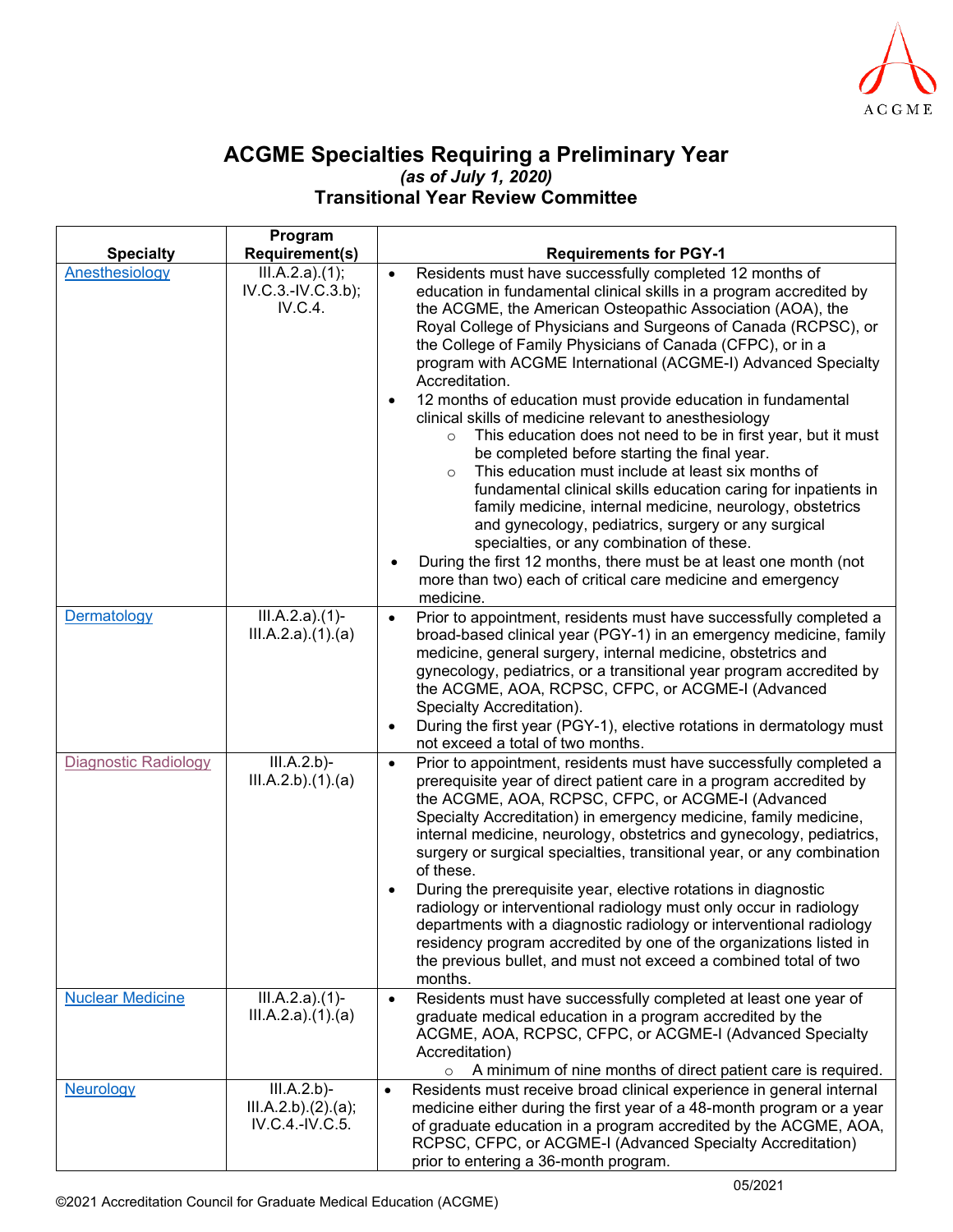|                          | Program                    |                                                                                                                                            |
|--------------------------|----------------------------|--------------------------------------------------------------------------------------------------------------------------------------------|
| <b>Specialty</b>         | <b>Requirement(s)</b>      | <b>Requirements for PGY-1</b>                                                                                                              |
|                          |                            | This experience must include eight months in internal<br>$\circ$                                                                           |
|                          |                            | medicine, with primary responsibility in patient care or six                                                                               |
|                          |                            | months in internal medicine with primary responsibility in                                                                                 |
|                          |                            | patient care and a period of at least two months comprising                                                                                |
|                          |                            | one or more months of emergency medicine, family<br>medicine, internal medicine, or pediatrics.                                            |
|                          |                            | Residents may spend up to four months in neurology during<br>$\circ$                                                                       |
|                          |                            | this year.                                                                                                                                 |
| Ophthalmology            | Int. C.1.-Int.C.1.b);      | Effective July 1, 2020, to June 30, 2021:                                                                                                  |
|                          | III.A.2.b                  | Prior to appointment, residents must have successfully completed a<br>$\bullet$                                                            |
|                          | $III.A.2.c$ ). $(1);$      | post-graduate clinical year (PGY-1) in a program accredited by the                                                                         |
|                          | IV.C.3.-IV.C.4.            | ACGME, AOA, RCPSC, CFPC, or ACGME-I (Advanced Specialty                                                                                    |
|                          |                            | Accreditation).                                                                                                                            |
|                          |                            | The PGY-1 must be in emergency medicine, family<br>$\circ$                                                                                 |
|                          |                            | medicine, internal medicine, neurology, obstetrics and                                                                                     |
|                          |                            | gynecology, pediatrics, or surgery, or in a transitional year                                                                              |
|                          |                            | program.                                                                                                                                   |
|                          |                            |                                                                                                                                            |
|                          |                            | Effective July 1, 2021, however, citations related to implementation of                                                                    |
|                          |                            | these requirements will not be issued until July 1, 2023.<br>Residents entering a joint preliminary year/ophthalmology format<br>$\bullet$ |
|                          |                            | program should have completed 12 months of preliminary clinical                                                                            |
|                          |                            | education in an ACGME-accredited program sponsored by the                                                                                  |
|                          |                            | same institution that sponsors the ophthalmology residency                                                                                 |
|                          |                            | program.                                                                                                                                   |
|                          |                            | The preliminary year must be in a program that includes direct<br>$\bullet$                                                                |
|                          |                            | patient care experience (e.g., emergency medicine, family medicine,                                                                        |
|                          |                            | internal medicine, neurology, obstetrics and gynecology, pediatrics,                                                                       |
|                          |                            | or surgery, or a transitional year program), and must include:                                                                             |
|                          |                            | Nine months of broad experience in direct patient care that<br>$\circ$                                                                     |
|                          |                            | takes place in diverse settings and includes the diagnosis                                                                                 |
|                          |                            | and treatment of patients with varied diseases and                                                                                         |
|                          |                            | conditions. Examples of appropriate settings include                                                                                       |
|                          |                            | inpatient wards, the emergency room, outpatient clinics,                                                                                   |
|                          |                            | and the operating room.<br>Three months of experience in ophthalmology in the same<br>$\circ$                                              |
|                          |                            | Sponsoring Institution as the ophthalmology program or at a                                                                                |
|                          |                            | site acceptable to the Review Committee.                                                                                                   |
|                          |                            | For the joint preliminary year/ophthalmology format, the educational                                                                       |
|                          |                            | program for the preliminary year must be developed by the program                                                                          |
|                          |                            | director of the preliminary year program with the input and approval                                                                       |
|                          |                            | of the respective ophthalmology program director.                                                                                          |
| Osteopathic              | III.A.2.c)                 | To be eligible for entry into the program at the ONMM2 level,<br>$\bullet$                                                                 |
| Neuromusculoskeletal     |                            | residents must have successfully completed, prior to appointment, a                                                                        |
| <b>Medicine</b>          |                            | broad-based clinical year (PGY-1) in a residency program                                                                                   |
|                          |                            | accredited by the ACGME, AOA, RCPSC, CFPC, or ACGME-I                                                                                      |
|                          |                            | (Advanced Specialty Accreditation).                                                                                                        |
| <b>Physical Medicine</b> | III.A.2.a)(1);             | Prior to beginning PGY-2 physical medicine and rehabilitation<br>$\bullet$                                                                 |
| and Rehabilitation       | IV.C.3.d                   | rotations, residents must have successfully completed 12 months of                                                                         |
|                          | $IV.C.3.d$ $.(1).(b).(iv)$ | education in fundamental clinical skills in either a transitional year                                                                     |
|                          |                            | program or a residency program accredited by the ACGME, AOA,<br>RCPSC, CFPC, or ACGME-I (Advanced Specialty Accreditation).                |
|                          |                            | The first 12 months must include:                                                                                                          |
|                          |                            | a minimum of six months in emergency medicine, family<br>$\Omega$                                                                          |
|                          |                            | medicine, internal medicine, obstetrics and gynecology,                                                                                    |
|                          |                            | pediatrics, surgery, or any combination of these;                                                                                          |
|                          |                            | remaining rotations may be in any accredited specialty or<br>$\circ$                                                                       |
|                          |                            | subspecialty (each must be a minimum of four weeks);                                                                                       |